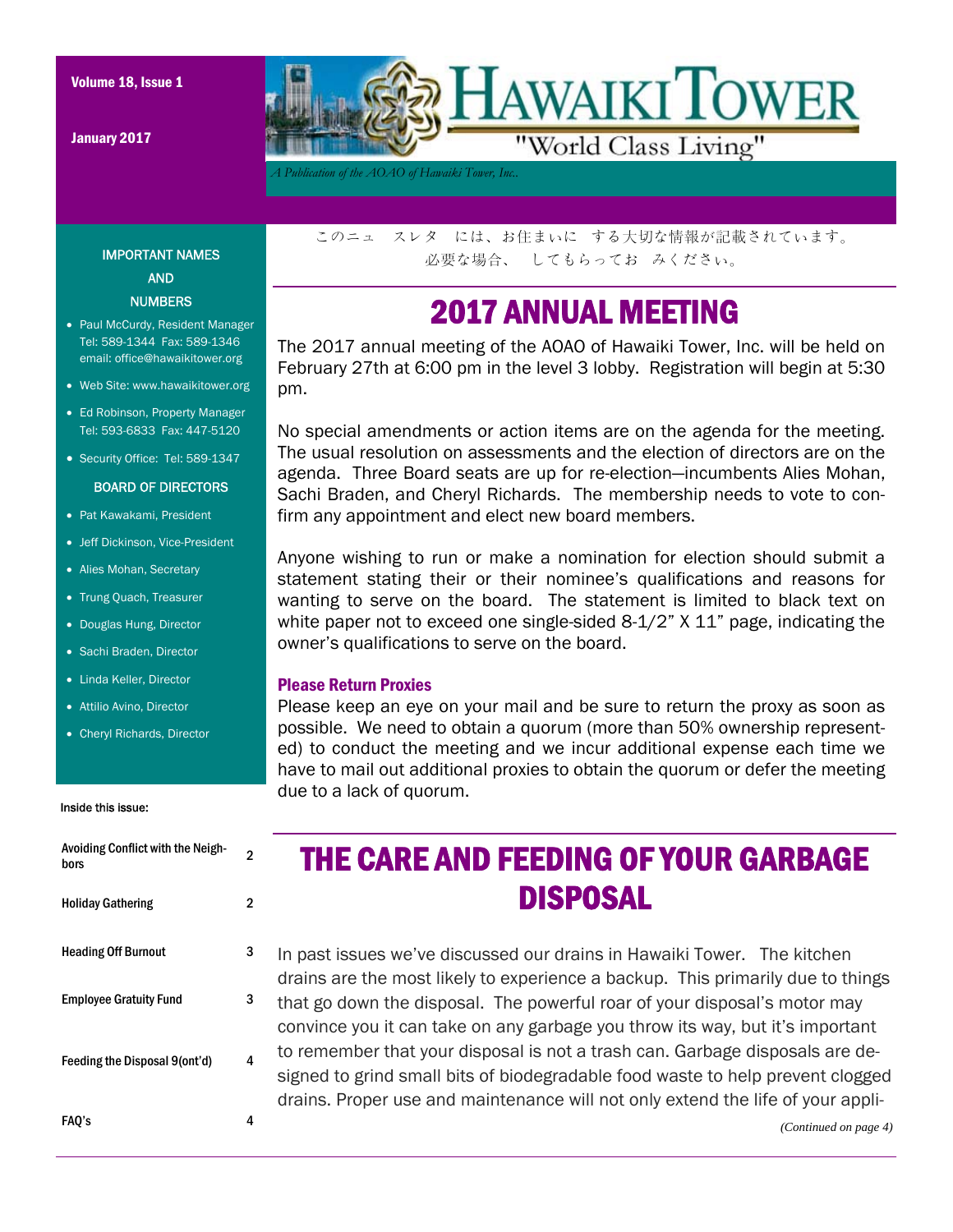## AVOIDING CONFLICT WITH THE **NEIGHBORS**

We all *can* just get along. The key? Communication. It's often the best way to prevent and resolve conflict before it reaches the Association or the legal system. You don't have to be friends or spend time together to achieve a peaceful coexistence, but you should try to be a good neighbor and follow these tips:

Say hello. At the mailbox, while walking the dog or when you see movers arrive, introduce yourself. Learn your neighbors' names and regularly offer a friendly greeting.

Provide a heads up. If you're planning a construction project or hosting a big party, contact your neighbors beforehand.

Do unto others. Treat neighbors as you would like to be treated. Be considerate about noise from activity, stereos, pets, etc.

Know your differences. Make an effort to understand each other. Differences in age, ethnic background and years in the neighborhood can lead to different expectations or misunderstandings.

Appreciate them. If the neighbors do something you like, let them know. They'll be pleased you noticed, and it'll be easier to talk later if they do something you don't like.

Stay positive. Most people don't try to create problems. If a neighbor does something that irritates you, don't assume it was deliberate.

Talk honestly. Tolerance is important, but don't let a real irritation go because it seems unimportant or hard to discuss. Let your neighbors know if something they do annoys you.

Be respectful. Talk directly to your neighbors if there's a problem. Gossiping with others can damage relationships and create trouble.

Remain calm. If a neighbor mentions a problem they have with you, thank them for the input. You don't have to agree or justify any behavior. Wait for any anger to subside before responding.

## **HAWAIKI TOWER SPECIALISTS**

**OUR KNOWLEDGE IS YOUR RESOURCE** 

**Call Us Today!** 



Douglas Shanefield (RA) RS-54692  $(808) 551.5551$ DougS@cbpacific.com

Iku S. Honda (R) RB-15682  $(808)$  226.2790 IkuH@cbpacific.com

| Over 46 Years of Combined Experience                                                                                                                                                                                                                                                                                                                                                                                                                                                                                                     |
|------------------------------------------------------------------------------------------------------------------------------------------------------------------------------------------------------------------------------------------------------------------------------------------------------------------------------------------------------------------------------------------------------------------------------------------------------------------------------------------------------------------------------------------|
| •Proven Track Record                                                                                                                                                                                                                                                                                                                                                                                                                                                                                                                     |
| •Market Knowledge •Negotiating Skills                                                                                                                                                                                                                                                                                                                                                                                                                                                                                                    |
| •Trustworthy •Honest                                                                                                                                                                                                                                                                                                                                                                                                                                                                                                                     |
| <b>COLDWELL</b><br>BANKER<br><b>PACIFIC PROPERTIES</b><br>1314 South King St., 2nd Flr., Honolulu, HI 96814                                                                                                                                                                                                                                                                                                                                                                                                                              |
|                                                                                                                                                                                                                                                                                                                                                                                                                                                                                                                                          |
| to Coldwell Bunker Pacific Properties. All Rights Reserved. Coldwell Bunker Pacific Properties fully supports the principles of the Fair Housing Act and the Equal Opportunity<br>Owned and Operated by NRT LLC Coldwell Banker' and the Coldwell Banker Logo are registered service marks owned by Coldwell Banker Real Estate LLC Bank entrie agents<br>ated with Coldwell Banker Pacific Properties are independent contractor sales associates and are not employees of Coldwell Banker Real Estate LLC. Coldwell Banker Realdential |

Listen carefully. When discussing a problem, try to understand your neighbor's position and why he or she feels that way.

Take your time. Take a break to think about what you and your neighbor have discussed. Arrange to finish the conversation at another time.

## HOLIDAY GATHERING

On December 16th at 5:30pm the AOAO of Hawaiki Tower, Inc. sponsored a Holiday gathering for the residents of Hawaiki Tower.

A pleasant evening was had by all, enjoying good food and conversation and getting to know each other better. If you missed the event, please be sure to mark your calendar for the next one. Hope to see you there!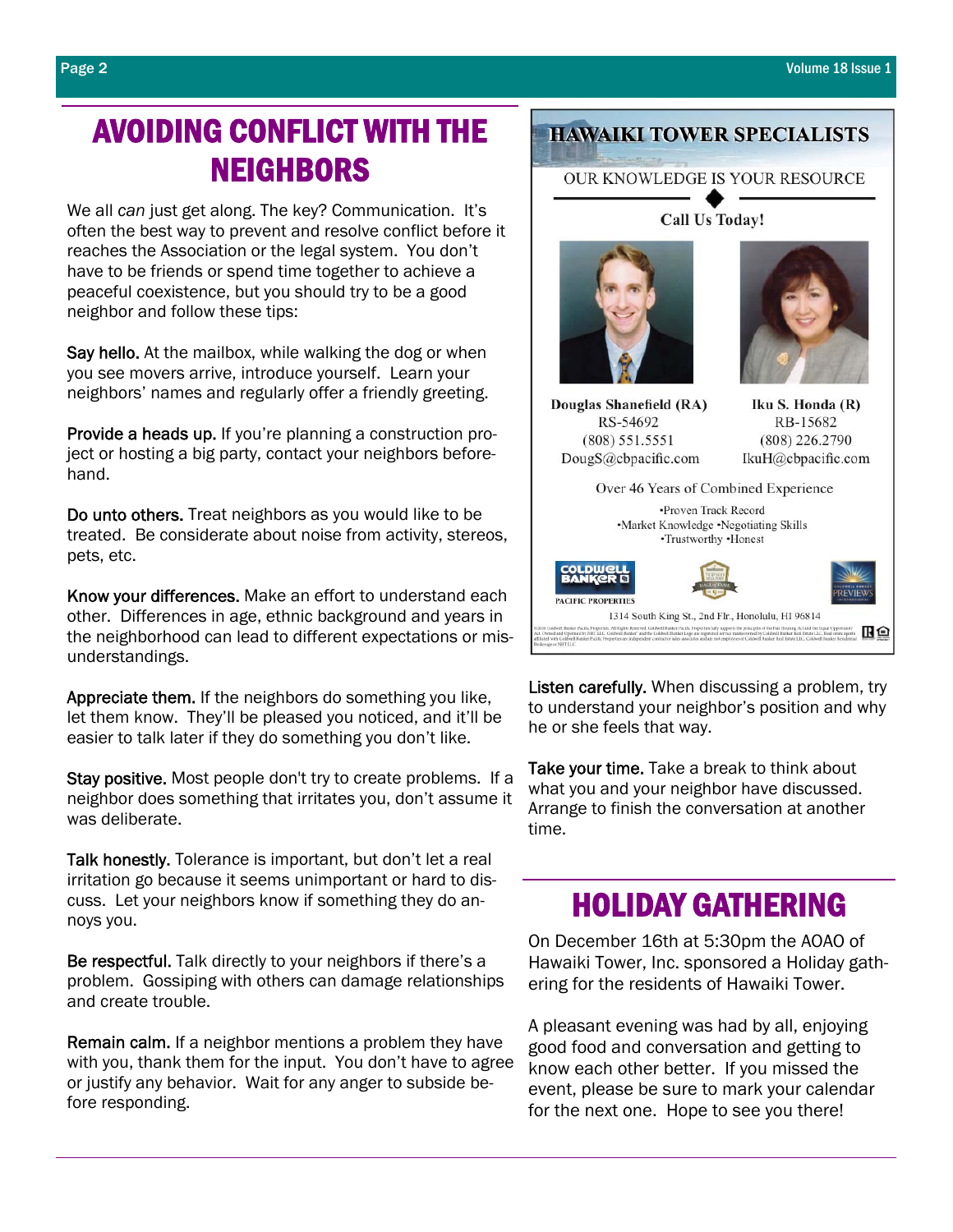## HEADING OFF BURNOUT

Burnout is more than just stress—it's how your mind and your body tell you a change is needed. Do you find yourself withdrawing from work and caring less about results? Are you working harder, often mechanically or to the point of exhaustion? Just going through the motions?

Try a few tips for keeping burnout at bay.

Exercise at least three times a week. Running, weight lifting, bike riding—anything that gets your heart and lungs working burns off stress Exercise releases endorphins that boost your mood and it dissipates built-up stress that otherwise leads to burnout.

Make time for a hobby. An art class, cooking, reading, sewing—anything that's not part of the regular grind and that helps you relax will balance the things that wear you down.

Practice breathing exercises. "Just breathe!" Yes, it's an old cliche, but there is a grain of truth behind every cliché. Deep breathing gives your body a boost of oxygen and it releases tension in your abdomen around your heart.

Get away. Take a walk at lunch, and don't take work home. Leave the office at the office. At home, find a time and place where you can relax and unwind. Even 15 minutes of relaxation can relieve stress.

Laugh. Sometimes it helps to look at a situation and just laugh. If that fails, read the jokes that your uncle's cousin's best friend is e-mailing you three times a week. Pick a comedy next time you go to the movies or surf channels.

Take up yoga or tai chi. These disciplines have a restorative effect and are sure burnout busters.

Burnout can creep up on you slowly. Watch for the warning signs and stay ahead of it. Your heart, family and employer will thank you.



# EMPLOYEE HOLIDAY GRATUITY FUND

On behalf of all the employees of Hawaiki Tower, I want to thank everyone for their generous contributions to the holiday fund.

All of the gifts, both financial and consumable, are appreciated. The employees working at Hawaiki Tower are grateful for your support and expressions of appreciation. It means a lot to everyone to be recognized.

To all of the vendors that made contributions of merchandise, gift cards and other items, we thank you and value the working relationships we've developed. We hope our relationships continue to develop to improve our collective efficiency and effectiveness.

Have a happy and prosperous 2017!